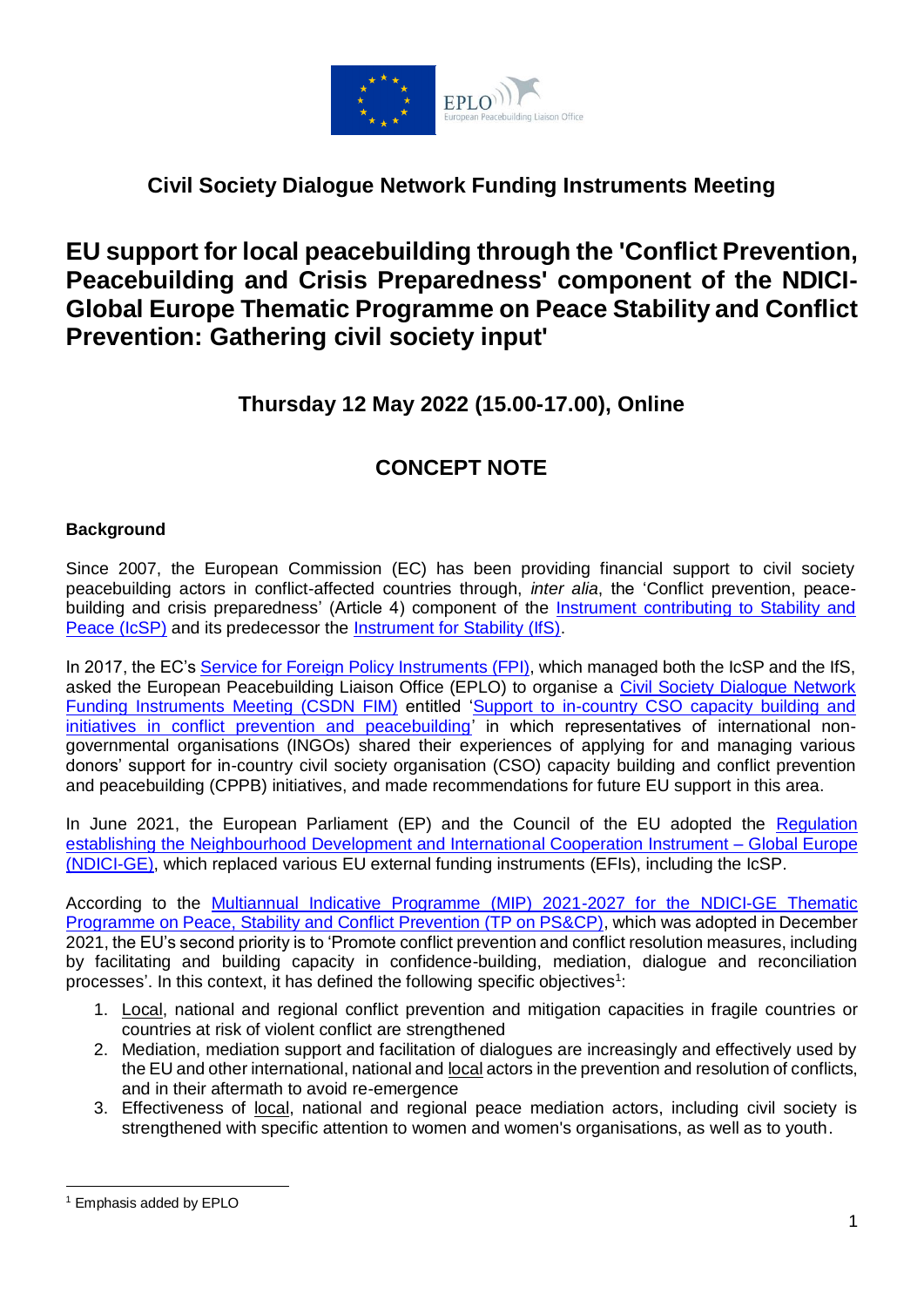### **Objectives**

The overall objective of this meeting is to gather CSO representatives' assessments of previous and ongoing EU support for local peacebuilding actors in conflict-affected countries and regions, and their recommendations for maximising the effectiveness of EU support under the NDICI-GE (2021-2027).

#### **Format**

The two-hour meeting will consist of two back-to-back plenary sessions under the Chatham House Rule on the Zoom platform.

In both sessions, all participants will be encouraged to exchange views.

#### **Participants**

The meeting will bring together 20-30 participants, including representatives from international, national and local CSOs and other experts, and officials from the EC.

#### **Language**

The meeting will be held in English. Interpretation into other languages may be provided if required.

#### **Outputs**

A report of the meeting will be shared with all participants and published on the EPLO website.

**Civil Society Dialogue Network**

The Civil Society Dialogue Network (CSDN) is a mechanism for dialogue between civil society and EU policy-makers on issues related to peace and conflict. It is co-financed by the European Union (Instrument contributing to Stability and Peace). It is managed by the European Peacebuilding Liaison Office (EPLO), a civil society network, in co-operation with the European Commission (EC) and the European External Action Service (EEAS). The fourth phase of the CSDN will last from 2020 to 2023. For more information, please visit the [EPLO website.](http://eplo.org/activities/ongoing-projects/civil-society-dialogue-network/)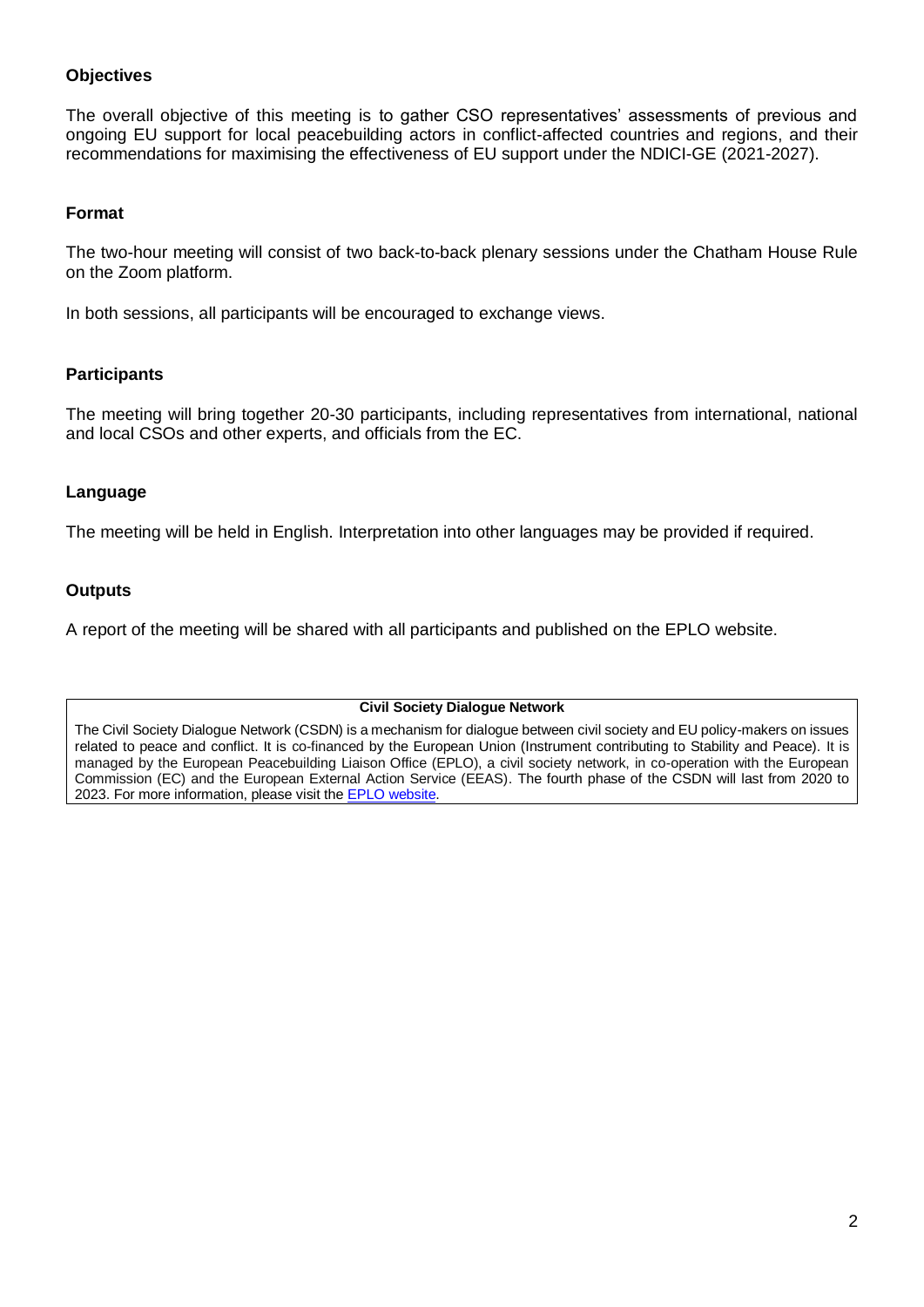# **DRAFT AGENDA**

# **Thursday 12 May 2022**

| $15.00 - 15.10$ | <b>Introductory Remarks</b>                                                                                                                                                                                                                                                                                                                                                                                                                  |
|-----------------|----------------------------------------------------------------------------------------------------------------------------------------------------------------------------------------------------------------------------------------------------------------------------------------------------------------------------------------------------------------------------------------------------------------------------------------------|
|                 | Ben Moore – European Peacebuilding Liaison Office (EPLO)                                                                                                                                                                                                                                                                                                                                                                                     |
|                 | Gaëlle Nizery - Unit for Stability and Peace - Crisis Response, Conflict<br>$\bullet$<br>Prevention and Peace Building (FPI 2), Service for Foreign Policy<br>Instruments (FPI), European Commission (EC)                                                                                                                                                                                                                                    |
| $15.10 - 16.00$ | Session 1: Civil society organisations' (CSOs) experiences of applying for<br>and managing Instrument contributing to Stability and Peace (IcSP) funding<br>for conflict prevention and peacebuilding (CPPB) actions in the EU's partner<br>countries                                                                                                                                                                                        |
|                 | The discussions in this session could be guided by the following questions:                                                                                                                                                                                                                                                                                                                                                                  |
|                 | What were the main achievements of the IcSP's in-country support to civil<br>$\bullet$<br>society-led peacebuilding actions?<br>What, if any, were obstacles and opportunities for local CSOs (as opposed<br>to international governmental organisations (INGOs)) to apply for and<br>manage IcSP grants?<br>How have CSOs and EU officials experienced the management of IcSP<br>$\bullet$<br>funding for sub-granting mechanisms/projects? |
|                 | Introductory comments by                                                                                                                                                                                                                                                                                                                                                                                                                     |
|                 | • Peter Brorsen – External Evaluator of IcSP CSO support                                                                                                                                                                                                                                                                                                                                                                                     |
|                 | Eva Maria Troya Blanco - Finance and Contracts Cell, FPI Regional Team<br>for the Middle East and North Africa                                                                                                                                                                                                                                                                                                                               |
|                 | Facilitation: Ben Moore - EPLO                                                                                                                                                                                                                                                                                                                                                                                                               |
| $16.00 - 16.50$ | Session 2: Recommendations for NDICI-GE support to local CSO-led CPPB<br>actions in the EU's partner countries                                                                                                                                                                                                                                                                                                                               |
|                 | The discussions in this session could be guided by the following questions:                                                                                                                                                                                                                                                                                                                                                                  |
|                 | Are there specific changes that the EU should consider in its NDICI-GE<br>support to local CSO-led peacebuilding actions (e.g. choice of thematic<br>and/or geographic priorities, selection and award processes, duration of<br>grants, etc.)?<br>Are there examples of other funding programmes (either EU or non-EU)<br>$\bullet$<br>that have provided effective support to local CSO-led peacebuilding                                  |
|                 | actions? What made them particularly effective?<br>Through which (innovative) modalities could NDICI-GE funding best be<br>$\bullet$<br>used to support local CSO-led peacebuilding actions in the EU's partner<br>countries?                                                                                                                                                                                                                |
|                 | Introductory comments by: Angela Lella, FPI 2 & Peter Brorsen                                                                                                                                                                                                                                                                                                                                                                                |
|                 | Facilitation: Ben Moore - EPLO                                                                                                                                                                                                                                                                                                                                                                                                               |
| $16.50 - 17.00$ | <b>Closing Remarks</b>                                                                                                                                                                                                                                                                                                                                                                                                                       |
|                 | Ben Moore - EPLO                                                                                                                                                                                                                                                                                                                                                                                                                             |